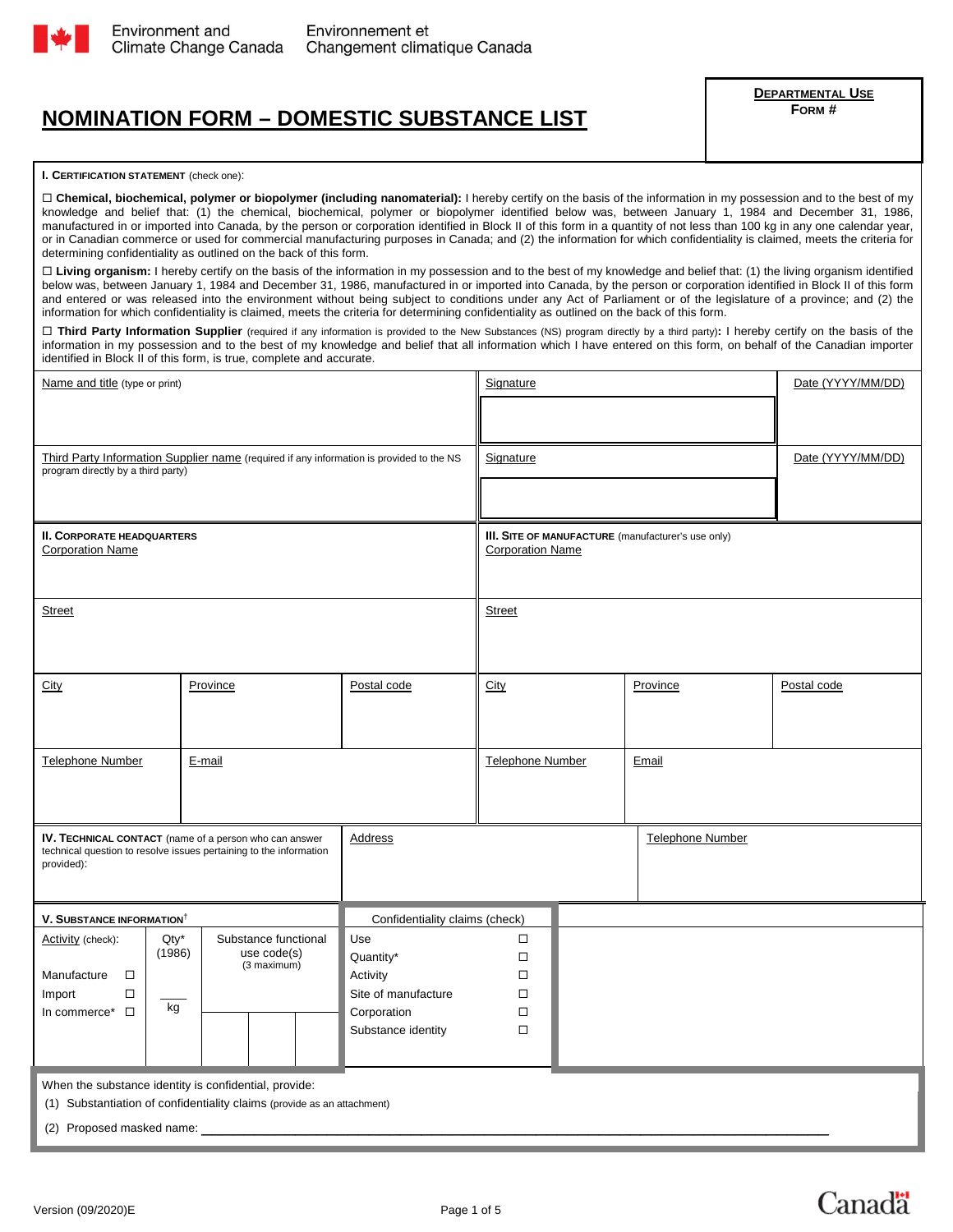

| Substance identifier (e.g. Chemical Abstracts Service registry<br>number; International Union of Biochemistry and Molecular Biology<br>number or Enzyme Commission number; American Type Culture<br>Collection number)                                                                                                                                                                                                                                                                                                                                                                                                                                                       | Explicit substance name(s) (Separate alternate names with a semi-colon): |  |  |
|------------------------------------------------------------------------------------------------------------------------------------------------------------------------------------------------------------------------------------------------------------------------------------------------------------------------------------------------------------------------------------------------------------------------------------------------------------------------------------------------------------------------------------------------------------------------------------------------------------------------------------------------------------------------------|--------------------------------------------------------------------------|--|--|
|                                                                                                                                                                                                                                                                                                                                                                                                                                                                                                                                                                                                                                                                              |                                                                          |  |  |
| In the space below, provide structural formulas*, molecular formula* and other supplemental information to aid in the specific identification of this substance.                                                                                                                                                                                                                                                                                                                                                                                                                                                                                                             |                                                                          |  |  |
|                                                                                                                                                                                                                                                                                                                                                                                                                                                                                                                                                                                                                                                                              |                                                                          |  |  |
|                                                                                                                                                                                                                                                                                                                                                                                                                                                                                                                                                                                                                                                                              |                                                                          |  |  |
|                                                                                                                                                                                                                                                                                                                                                                                                                                                                                                                                                                                                                                                                              |                                                                          |  |  |
|                                                                                                                                                                                                                                                                                                                                                                                                                                                                                                                                                                                                                                                                              |                                                                          |  |  |
|                                                                                                                                                                                                                                                                                                                                                                                                                                                                                                                                                                                                                                                                              |                                                                          |  |  |
|                                                                                                                                                                                                                                                                                                                                                                                                                                                                                                                                                                                                                                                                              |                                                                          |  |  |
|                                                                                                                                                                                                                                                                                                                                                                                                                                                                                                                                                                                                                                                                              |                                                                          |  |  |
|                                                                                                                                                                                                                                                                                                                                                                                                                                                                                                                                                                                                                                                                              |                                                                          |  |  |
|                                                                                                                                                                                                                                                                                                                                                                                                                                                                                                                                                                                                                                                                              |                                                                          |  |  |
|                                                                                                                                                                                                                                                                                                                                                                                                                                                                                                                                                                                                                                                                              |                                                                          |  |  |
|                                                                                                                                                                                                                                                                                                                                                                                                                                                                                                                                                                                                                                                                              |                                                                          |  |  |
|                                                                                                                                                                                                                                                                                                                                                                                                                                                                                                                                                                                                                                                                              |                                                                          |  |  |
|                                                                                                                                                                                                                                                                                                                                                                                                                                                                                                                                                                                                                                                                              |                                                                          |  |  |
|                                                                                                                                                                                                                                                                                                                                                                                                                                                                                                                                                                                                                                                                              |                                                                          |  |  |
|                                                                                                                                                                                                                                                                                                                                                                                                                                                                                                                                                                                                                                                                              |                                                                          |  |  |
|                                                                                                                                                                                                                                                                                                                                                                                                                                                                                                                                                                                                                                                                              |                                                                          |  |  |
|                                                                                                                                                                                                                                                                                                                                                                                                                                                                                                                                                                                                                                                                              |                                                                          |  |  |
| <sup>†</sup> A substance is added to the Domestic Substances List (DSL) pursuant to section 66 or 105 of the Canadian Environmental Protection Act, 1999, when the Minister is<br>satisfied that this substance meets the requirements set out in either of these sections of the Act. Therefore, documentation is requested to establish that a substance<br>meets those requirements. This documentation could include records of sale, purchase, production/manufacture and import (e.g. Canada Customs and Revenue<br>Agency's B3 forms or contracts with import-brokers). Where evidence is not provided or deemed inadequate, a substance may not be added to the DSL. |                                                                          |  |  |
| *Not applicable for a living organism.                                                                                                                                                                                                                                                                                                                                                                                                                                                                                                                                                                                                                                       |                                                                          |  |  |

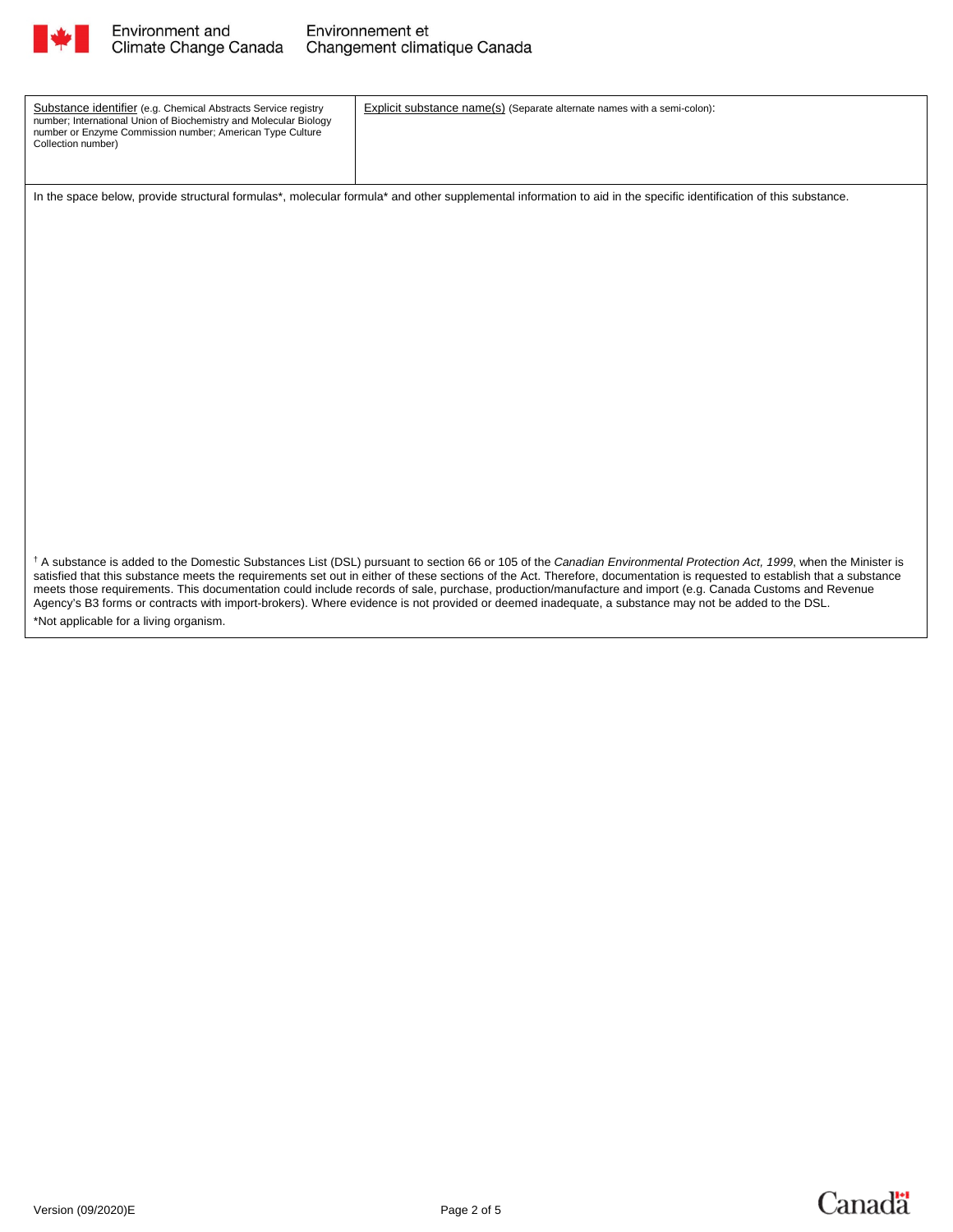

# **SUBSTANCE FUNCTIONAL USE CODES**

Information pertaining to the particular use(s) of reported substances should be provided in the indicated spaces using the appropriate code. Listing of codes are included in Appendix I of this form.

### **CONFIDENTIALITY STATEMENTS**

Information respecting a substance disclosed to Environment and Climate Change Canada on this form may be claimed confidential by checking the appropriate box(es) in Block V under Confidentiality claims. This will indicate the applicability of the following statement(s):

- 1. **Corporation**: The link of this substance to the corporation identified in Block II is confidential;
- 2. **Site of manufacture**: The link of this substance to the site of manufacture identified in Block III, or at any sites indicated on any attachment provided with this form, is confidential;
- 3. **Manufacture**: The fact that the corporation identified in Block II manufactures the substance for commercial purposes at the site identified in Block III, or at any site indicated on any attachment provided with this form, is confidential;
- 4. **Import**: The fact that the corporation identified in Block II imports the substance for commercial purposes is confidential;
- 5. **Quantity**: The quantity of this substance, as indicated by the amount code entered in Block V, that is imported, manufactured or used in commerce by the corporation identified in Block II is confidential;
- 6. **Use**: The fact that the corporation identified in Block II uses the substance for the purposes indicated by the use codes entered in Block V is confidential;
- 7. **Substance identity**: The identity of this substance is confidential.

#### **NOTE: When the identity of the substance is claimed confidential, a written substantiation for such a claim and a proposed masked name for the substance identified in Block V must be provided.**

#### **Criteria for confidentiality**

- 1. The information is confidential to the corporation;
- 2. The corporation has taken, and intends to continue to take, measures that are reasonable in the circumstances to maintain the confidentiality of the information;
- 3. The information is not, and has not been, reasonably obtainable by third persons by use of legitimate means except with the consent of the corporation;
- 4. The information is not available to the public;
- 5. Disclosure of the information may reasonably be expected to cause substantial harm to the competitive position of the corporation;
- 6. Disclosure of the information may reasonably be expected to result in a material financial loss to the corporation or a material financial gain to the corporation's competitors.

The protection of the information claimed to be confidential on this form will be consistent with the provisions of the access to information act and section 344 of the *Canadian Environmental Protection Act, 1999.* 



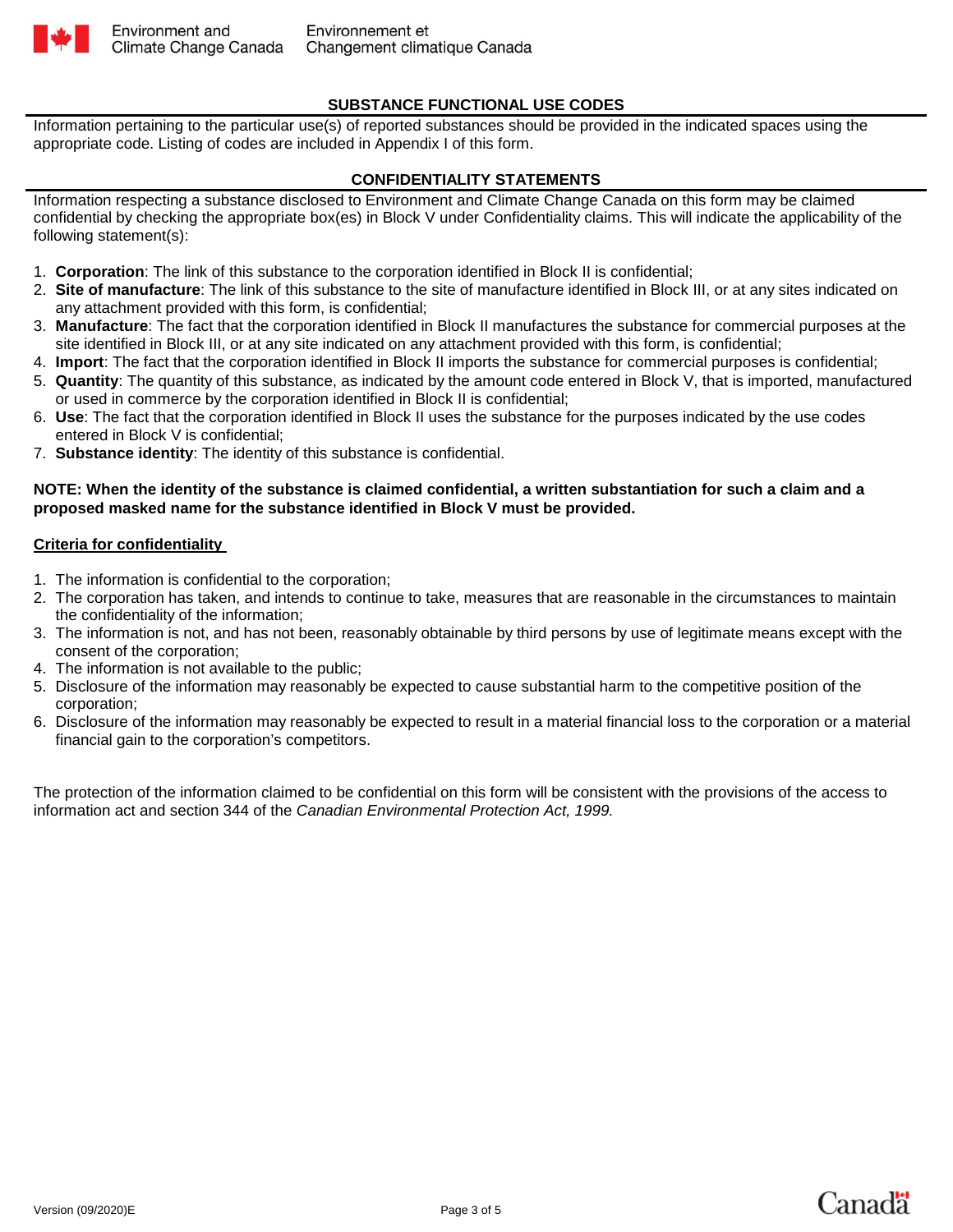

## **APPENDIX I: SUBSTANCE FUNCTIONAL USE CODES**

| <b>Substance</b><br><b>Function</b><br>Codes | <b>Title</b>                                         | <b>Description</b>                                                                                                                                                                                                                                                                                                                                              |  |  |
|----------------------------------------------|------------------------------------------------------|-----------------------------------------------------------------------------------------------------------------------------------------------------------------------------------------------------------------------------------------------------------------------------------------------------------------------------------------------------------------|--|--|
| U001                                         | Abrasives                                            | Substances used to wear down or polish surfaces by rubbing against the surface.                                                                                                                                                                                                                                                                                 |  |  |
| U002                                         | Adhesives and sealant<br>substances                  | Substances used to promote bonding between other substances, promote adhesion of surfaces, or<br>prevent seepage of moisture or air.                                                                                                                                                                                                                            |  |  |
| U003                                         | Adsorbents and absorbents                            | Substances used to retain other substances by accumulation on their surface or by assimilation.                                                                                                                                                                                                                                                                 |  |  |
| U004                                         | Agricultural substances (non-<br>pesticidal)         | Substances used to increase the productivity and quality of farm crops.                                                                                                                                                                                                                                                                                         |  |  |
| U005                                         | Anti-adhesive agents                                 | Substances used to prevent bonding between other substances by discouraging surface attachment.                                                                                                                                                                                                                                                                 |  |  |
| U006                                         | Bleaching agents                                     | Substances used to lighten or whiten a substrate through chemical reaction, usually an oxidative<br>process which degrades the colour system.                                                                                                                                                                                                                   |  |  |
| U007                                         | Corrosion inhibitors and<br>antiscaling agents       | Substances used to prevent or retard corrosion or the formation of scale.                                                                                                                                                                                                                                                                                       |  |  |
| U008                                         | Dyes                                                 | Substances used to impart colour to other materials or mixtures by penetrating into the surface of the<br>substrate.                                                                                                                                                                                                                                            |  |  |
| U009                                         | <b>Fillers</b>                                       | Substances used to provide bulk, increase strength, increase hardness, or improve resistance to<br>impact.                                                                                                                                                                                                                                                      |  |  |
| U010                                         | Finishing agents                                     | Substances used to impart such functions as softening, static-proofing, wrinkle resistance, and water<br>repellence.                                                                                                                                                                                                                                            |  |  |
| U011                                         | Flame retardants                                     | Substances used on the surface of or incorporated into combustible materials to reduce or eliminate<br>their tendency to ignite when exposed to heat or a flame.                                                                                                                                                                                                |  |  |
| U012                                         | Fuels and fuel additives                             | Substances used to create mechanical or thermal energy through chemical reactions, or which are<br>added to a fuel for the purpose of controlling the rate of reaction or limiting the production of undesirable<br>combustion products, or which provide other benefits such as corrosion inhibition, lubrication, or<br>detergency.                           |  |  |
| U013                                         | Functional fluids (closed<br>systems)                | Liquid or gaseous substances used for one or more operational properties in a closed system. This<br>code does not include fluids used as lubricants.                                                                                                                                                                                                           |  |  |
| U014                                         | Functional fluids (open<br>systems)                  | Liquid or gaseous substances used for one or more operational properties in an open system.                                                                                                                                                                                                                                                                     |  |  |
| U015                                         | Intermediates                                        | Substances consumed in a reaction to produce other substances for commercial advantage.                                                                                                                                                                                                                                                                         |  |  |
| U016                                         | Ion exchange agents                                  | Substances that are used to selectively remove targeted ions from a solution. This code also includes<br>aluminosilicate zeolites.                                                                                                                                                                                                                              |  |  |
| U017                                         | Lubricants and lubricant<br>additives                | Substances used to reduce friction, heat, or wear between moving parts or adjacent solid surfaces, or<br>that enhance the lubricity of other substances.                                                                                                                                                                                                        |  |  |
| U018                                         | Odour agents                                         | Substances used to control odours, remove odours, mask odours, or impart odours.                                                                                                                                                                                                                                                                                |  |  |
| U019                                         | Oxidizing or reducing agents                         | Substances used to alter the valence state of another substance by donating or accepting electrons or<br>by the addition or removal of hydrogen to a substance.                                                                                                                                                                                                 |  |  |
| U020                                         | Photosensitive substances                            | Substances used for their ability to alter their physical or chemical structure through absorption of light,<br>resulting in the emission of light, dissociation, discoloration, or other chemical reaction.                                                                                                                                                    |  |  |
| U021                                         | Pigments                                             | Substances used to impart colour to other materials or mixtures by attaching themselves to the surface<br>of the substrate through binding or adhesion.                                                                                                                                                                                                         |  |  |
| U022                                         | Plasticizers                                         | Substances used in plastics, cement, concrete, wallboard, clay bodies, or other materials to increase<br>their plasticity or fluidity.                                                                                                                                                                                                                          |  |  |
| U023                                         | Plating agents and surface<br>treating agents        | Substances applied to metal, plastic, or other surfaces to alter physical or chemical properties of the<br>surface.                                                                                                                                                                                                                                             |  |  |
| U024                                         | Process regulators                                   | Substances used to change the rate of a reaction, start or stop the reaction, or otherwise influence the<br>course of the reaction.                                                                                                                                                                                                                             |  |  |
| U025                                         | Processing aids, specific to<br>petroleum production | Substances added to water, oil, or synthetic drilling muds or other petroleum production fluids to control<br>foaming, corrosion, alkalinity and pH, microbiological growth or hydrate formation, or to improve the<br>operation of processing equipment during the production of oil, gas, and other products or mixtures from<br>beneath the earth's surface. |  |  |

**Canada**